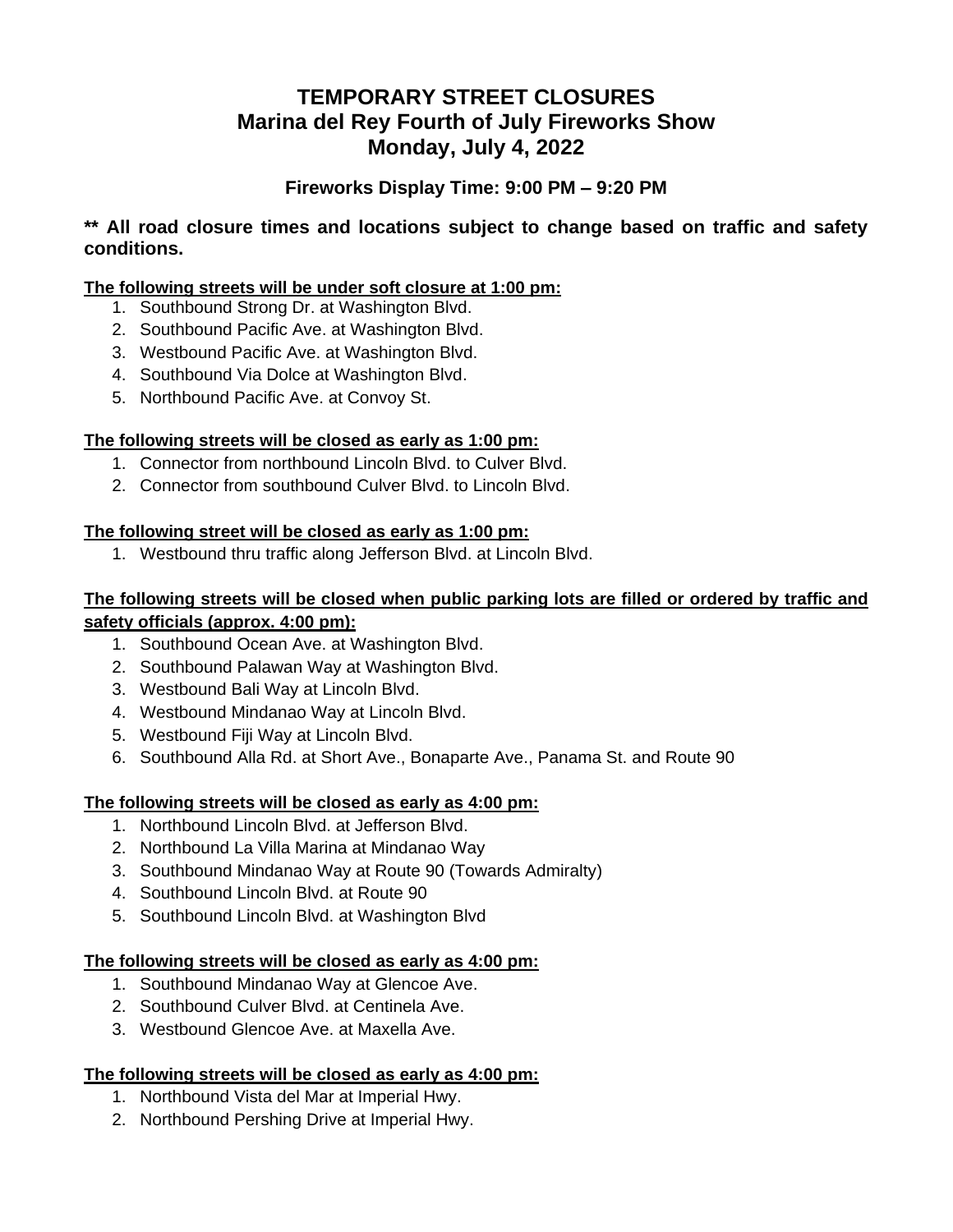## **The following traffic information will take effect 9:00 pm – 11:00 pm:**

- 1. Traffic northbound on Via Marina will not be allowed to turn right (eastbound) onto Admiralty Way. Traffic will be directed to Washington Blvd.
- 2. Traffic northbound on Palawan Way will not be allowed to turn right (eastbound) onto Admiralty Way. Traffic will be directed to Washington Blvd.
- 3. Traffic eastbound on Bali Way will not be allowed to turn left (northbound) or right (southbound) to Admiralty Way. Traffic will be directed straight to Lincoln Blvd. and only be allowed to go northbound.
- 4. Traffic eastbound on Mindanao Way will be allowed to make a left-turn (northbound) onto Admiralty Way, then directed to turn right (eastbound) on Bali Way and followed by a left-turn on Lincoln Blvd.
- 5. Traffic eastbound on Fiji Way will not be allowed to turn left (northbound) on Admiralty Way. Traffic will be allowed to turn right (southbound) on to Lincoln Blvd.
- 6. Traffic southbound on Via Marina toward Bora Bora Way will not be allowed. Traffic heading in this direction will be required to make a U-turn at Northwest Passage (north of Via Dolce).
- 7. Traffic southbound on Venice Blvd. at Pacific Ave. will not be allowed.
- 8. Traffic westbound on Lincoln Blvd. will not be allowed to turn left onto Venice Blvd.
- 9. Traffic eastbound on Lincoln Blvd. will not be allowed to turn left onto Venice Blvd.

## **Parking Restrictions on Monday, July 4, 2022 only:**

- 1. Culver Blvd. between Nicholson St. and Route 90, there will be **NO STOPPING 4:00 PM to 11:30 PM** posted signs.
- 2. Jefferson Blvd. between Lincoln Blvd. and Culver Blvd., there will be **NO STOPPING 4:00 PM to 11:30 PM** posted signs.
- 3. Grand Ave. between Riviera Ave. and Main St., there will be **NO STOPPING 11:00 AM TO MIDNIGHT** posted signs.
- 4. Admiralty Way between Bali Way and Fiji Way, there will be **NO STOPPING** posted signs.

## **Dockweiler State Beach:**

1. Once parking lots at Dockweiler State Beach are full, traffic on westbound Imperial Hwy. will be directed to Vista del Mar or northbound on Pershing Dr. based on traffic congestion.

## **Parking Information for July 4th:**

[Public parking lots](https://beaches.lacounty.gov/july4th-parking/) are available throughout the Marina. Rates range between \$13 - \$20.

## **Alternate Transportation on July 4th:**

The [Marina del Rey WaterBus](https://www.marinawaterbus.com/) will cruise through the Marina 12:00 pm – 11:00 pm offering the opportunity to shop, dine, and recreate. Bikes and strollers are welcome aboard. Fare is \$1 per person, one way.

The [Free Beach Shuttle](https://visitmdr.com/wp-content/uploads/2022/05/Beach-Shuttle-Brochure-WO51-outside-2022-5-1.pdf) service operating 10:00 am – 8:00 pm will provide transportation to major points of interest such as Fisherman's Village, Waterside Shopping Center, Marina "Mother's" Beach, and the Venice Beach Pier.

Circuit [shuttles](https://www.ridecircuit.com/venice-marina-del-rey) offer on-demand transportation around the Marina 12:30 pm – 9:00 pm. Cost is \$3 per person (\$9 max) for up to five passengers. Download the Ride Circuit app [\(iOS](https://apps.apple.com/us/app/id988052033) or [Android\)](https://play.google.com/store/apps/details?id=com.thefreeride.rider) to schedule a pick-up. Allow 10-15 minutes for pick-up. However, wait time could be a bit longer on July 4<sup>th</sup>.